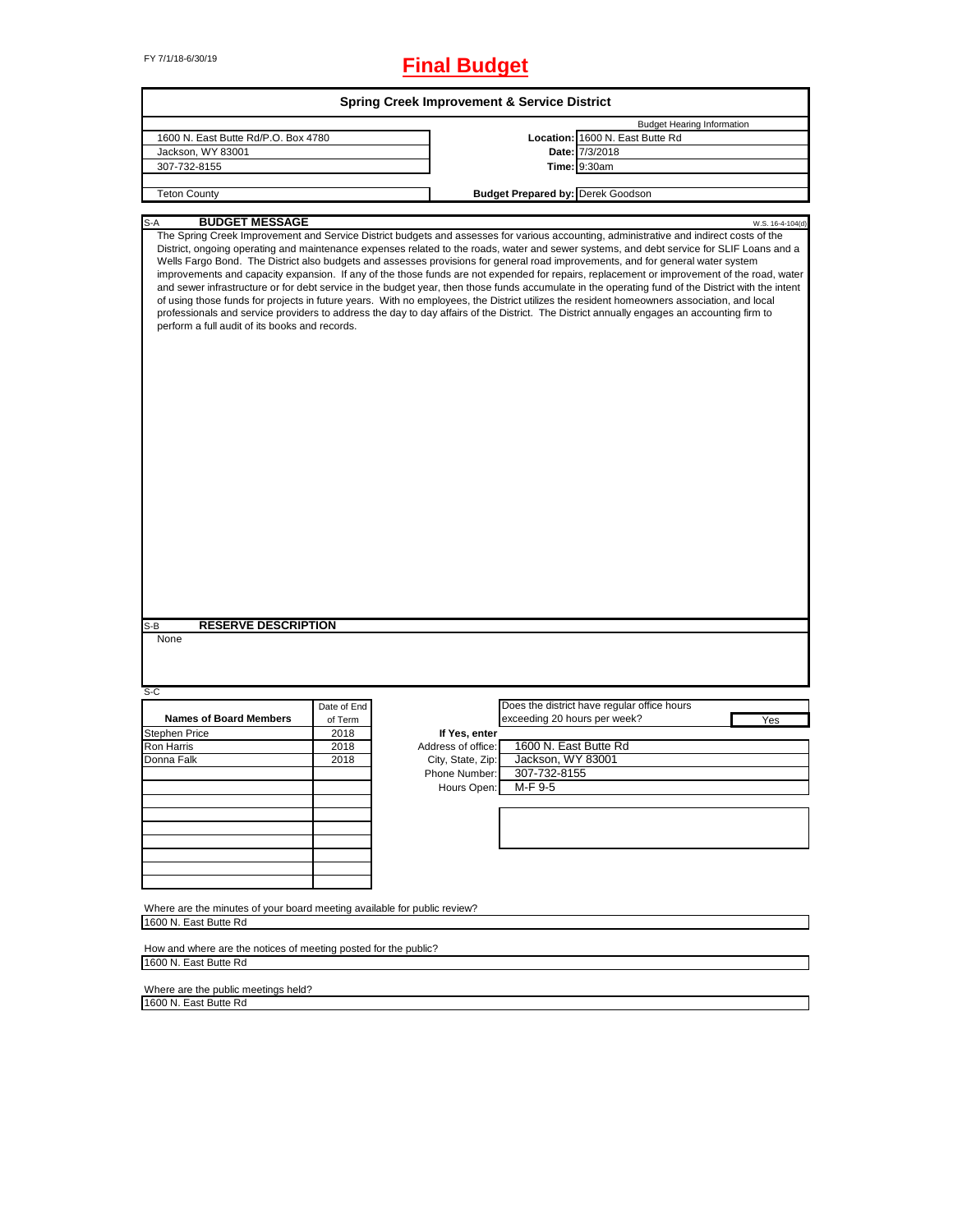## **FINAL BUDGET SUMMARY**

| <b>OVERVIEW</b> |                                                             | 2016-2017<br>Actual | 2017-2018<br>Estimated | 2018-2019<br>Proposed | <b>Final Approval</b> |
|-----------------|-------------------------------------------------------------|---------------------|------------------------|-----------------------|-----------------------|
|                 |                                                             |                     |                        |                       |                       |
| $S-1$           | <b>Total Budgeted Expenditures</b>                          | \$90,637            | \$275,096              | \$855,594             | \$855,594             |
| $S-2$           | <b>Total Principal to Pay on Debt</b>                       | \$116.796           | \$116,663              | \$119,705             | \$119,705             |
| $S-3$           | <b>Total Change to Restricted Funds</b>                     | \$0                 | \$0                    | \$0                   | \$0                   |
|                 |                                                             |                     |                        |                       |                       |
| $S-4$           | <b>Total General Fund and Forecasted Revenues Available</b> | \$1,040,220         | \$1,021,900            | \$1,087,241           | \$1,087,241           |
|                 |                                                             |                     |                        |                       |                       |
| $S-5$           | Amount requested from County Commissioners                  | \$370,595           | \$409,437              | \$455.299             | \$455,299             |
|                 |                                                             |                     |                        |                       |                       |
| $S-6$           | <b>Additional Funding Needed:</b>                           |                     |                        | \$0                   | \$0                   |

| <b>REVENUE SUMMARY</b> |                                              | 2016-2017  | 2017-2018  | 2018-2019  | <b>Final Approval</b>                       |
|------------------------|----------------------------------------------|------------|------------|------------|---------------------------------------------|
|                        |                                              | Actual     | Estimated  | Proposed   |                                             |
|                        |                                              |            |            |            |                                             |
| $S-7$                  | <b>Operating Revenues</b>                    | \$0        | \$0        | \$0        | \$0                                         |
| $S-8$                  | Tax levy (From the County Treasurer)         | \$370,595  | \$409,437  | \$455,299  | \$455,299                                   |
| $S-9$                  | <b>Government Support</b>                    | \$0        | \$0        | \$0        | \$0                                         |
| $S-10$                 | Grants                                       | \$0        | \$0        | \$0        | \$0                                         |
| $S-11$                 | Other County Support (Not from Co. Treas.)   | \$0        | \$0        | \$0        | \$0                                         |
| $S-12$                 | <b>Miscellaneous</b>                         | \$1,566    | \$2,000    | \$1,800    | \$1,800                                     |
| $S-13$                 | <b>Other Forecasted Revenue</b>              | \$57,596   | \$0        | \$0        | \$0                                         |
| $S-14$                 | <b>Total Revenue</b>                         | \$429,757  | \$411,437  | \$457,099  | \$457,099                                   |
| FY 7/1/18-6/30/19      |                                              |            |            |            | Spring Creek Improvement & Service District |
|                        | <b>EXPENDITURE SUMMARY</b>                   | 2016-2017  | 2017-2018  | 2018-2019  | <b>Final Approval</b>                       |
|                        |                                              | Actual     | Estimated  | Proposed   |                                             |
|                        |                                              |            |            |            |                                             |
| $S-15$                 | <b>Capital Outlay</b>                        | \$3,585    | \$175,351  | \$435,959  | \$435,959                                   |
| $S-16$                 | <b>Interest and Fees On Debt</b>             | \$32,053   | \$32,183   | \$28,655   | \$28,655                                    |
| $S-17$                 | <b>Administration</b>                        | \$13,120   | \$10,290   | \$18,800   | \$18,800                                    |
| $S-18$                 | <b>Operations</b>                            | \$26,628   | \$43,022   | \$356,680  | \$356,680                                   |
| $S-19$                 | <b>Indirect Costs</b>                        | \$15,251   | \$14,250   | \$15,500   | \$15,500                                    |
| $S-20$                 | <b>Total Expenditures</b>                    | \$90,637   | \$275,096  | \$855,594  | \$855,594                                   |
|                        |                                              |            |            |            |                                             |
|                        | <b>DEBT SUMMARY</b>                          | 2016-2017  | 2017-2018  | 2018-2019  |                                             |
|                        |                                              | Actual     | Estimated  | Proposed   | <b>Final Approval</b>                       |
|                        |                                              |            |            |            |                                             |
| $S-21$                 | <b>Principal Paid on Debt</b>                | \$116,796  | \$116,663  | \$119,705  | \$119,705                                   |
|                        |                                              | 2016-2017  | 2017-2018  | 2018-2019  |                                             |
|                        | <b>CASH AND INVESTMENTS</b>                  | Actual     | Estimated  | Proposed   | <b>Final Approval</b>                       |
|                        |                                              |            |            |            |                                             |
| $S-22$                 | <b>TOTAL GENERAL FUNDS</b>                   | \$610,463  | \$610,463  | \$630,141  | \$630,141                                   |
|                        |                                              |            |            |            |                                             |
|                        | <b>Summary of Reserve Funds</b>              |            |            |            |                                             |
| $S-23$                 | <b>Beginning Balance in Reserve Accounts</b> |            |            |            |                                             |
| $S-24$<br>$S-25$       | a. Depreciation Reserve<br>b. Other Reserve  | \$0<br>\$0 | \$0<br>\$0 | \$0<br>\$0 | \$0<br>\$0                                  |
| $S-26$                 | c. Emergency Reserve (Cash)                  | \$0        | \$0        | \$0        | \$0                                         |
|                        | Total Reserves (a+b+c)                       | \$0        | \$0        | \$0        | \$0                                         |
| $S-27$                 | Amount to be added                           |            |            |            |                                             |
| $S-28$                 | a. Depreciation Reserve                      | \$0        | \$0        | \$0        | \$0                                         |
| $S-29$                 | b. Other Reserve                             | \$0        | \$0        | \$0        | \$0                                         |
| $S-30$                 | c. Emergency Reserve (Cash)                  | \$0        | \$0        | \$0        | \$0                                         |
|                        | Total to be added (a+b+c)                    | \$0        | \$0        | \$0        | \$0                                         |
|                        |                                              |            |            |            |                                             |
| $S-31$                 | Subtotal                                     | \$0        | \$0        | \$0        | \$0                                         |
| $S-32$                 | Less Total to be spent                       | \$0        | \$0        | \$0        | \$0                                         |
| $S-33$                 | TOTAL RESERVES AT END OF FISCAL YEAR         | \$0        | \$0        | \$0        | \$0                                         |

*Budget Officer / District Official (if not same as "Submitted by")*

Jackson, WY 83001 **DISTRICT ADDRESS:** 1600 N. East Butte Rd/P.O. Box 4780 **PREPARED BY:** Derek Goodson

Date adopted by Special District

*End of Summary*

**DISTRICT PHONE:** 307-732-8155

1/29/18 *Form approved by Wyoming Department of Audit, Public Funds Division Prepared in compliance with the Uniform Municipal Fiscal Procedures Act (W.S. 16-4-101 through 124) as it applies.*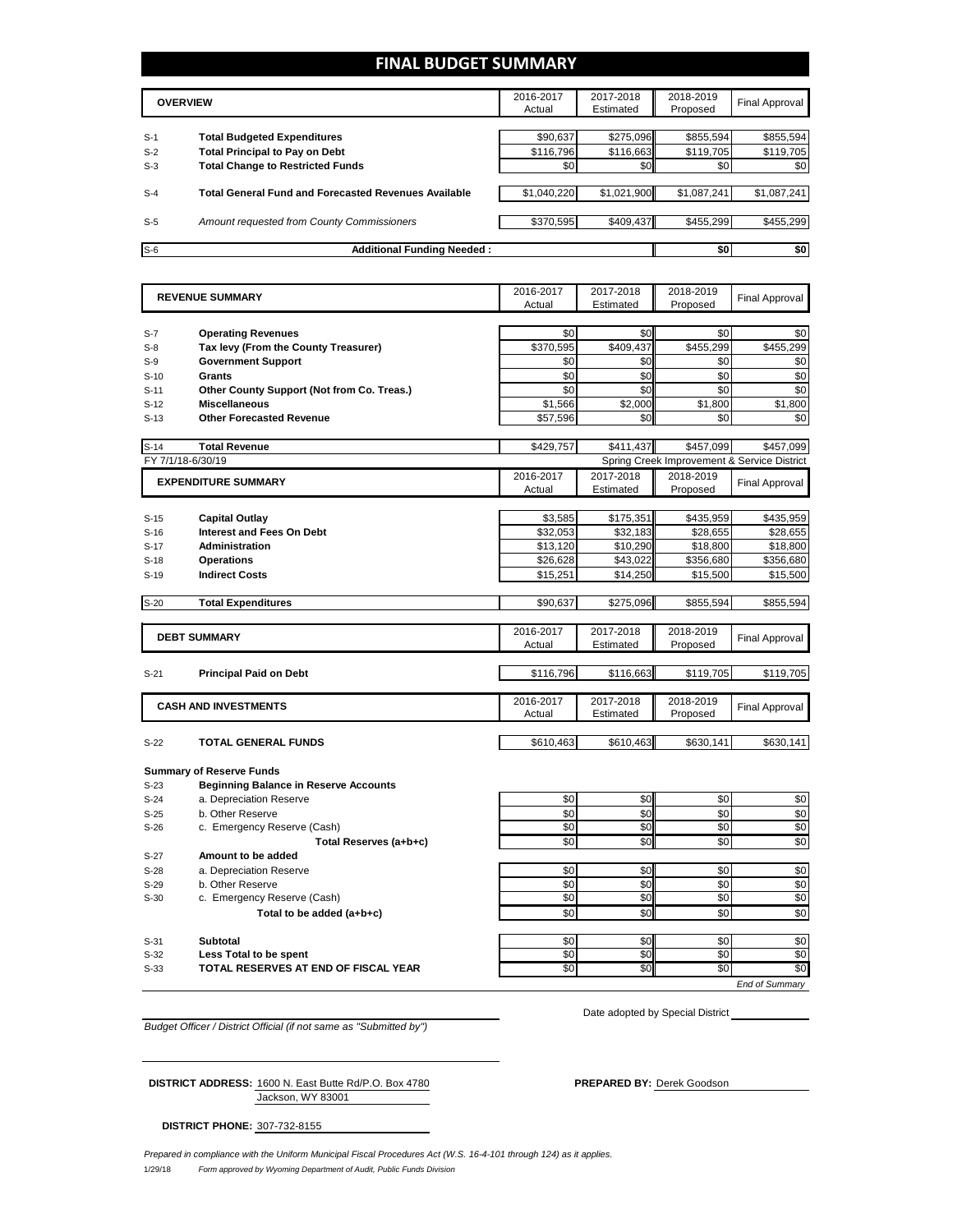# **Final Budget**

Spring Creek Improvement & Service District

**NAME OF DISTRICT/BOARD**

**FYE** 6/30/2019

|           | PROPERTY TAXES AND ASSESSMENTS                 |                 |           |            |                       |
|-----------|------------------------------------------------|-----------------|-----------|------------|-----------------------|
|           |                                                |                 |           |            |                       |
|           |                                                | 2016-2017       | 2017-2018 | 2018-2019  | <b>Final Approval</b> |
|           |                                                | Actual          | Estimated | Proposed   |                       |
| $R-1$     | <b>Property Taxes and Assessments Received</b> |                 |           |            |                       |
| $R-1.1$   | Tax Levy (From the County Treasurer)           | \$370,595       | \$409,437 | \$455,299  | \$455,299             |
| $R-1.2$   | <b>Other County Support</b>                    |                 |           |            |                       |
|           | <b>FORECASTED REVENUE</b>                      |                 |           |            |                       |
|           |                                                |                 |           |            |                       |
|           |                                                | 2016-2017       | 2017-2018 | 2018-2019  | <b>Final Approval</b> |
|           |                                                | Actual          | Estimated | Proposed   |                       |
| $R-2$     | <b>Revenues from Other Governments</b>         |                 |           |            |                       |
| $R - 2.1$ | State Aid                                      |                 |           |            |                       |
| $R-2.2$   | Additional County Aid (non-treasurer)          |                 |           |            |                       |
| $R-2.3$   | City (or Town) Aid                             |                 |           |            |                       |
| $R - 2.4$ | Other (Specify)                                |                 |           |            |                       |
| $R-2.5$   | <b>Total Government Support</b>                | \$0             | \$0       | \$0        | \$0                   |
| $R-3$     | <b>Operating Revenues</b>                      |                 |           |            |                       |
| $R - 3.1$ | <b>Customer Charges</b>                        |                 |           |            |                       |
| $R-3.2$   | Sales of Goods or Services                     |                 |           |            |                       |
| $R - 3.3$ | <b>Other Assessments</b>                       |                 |           |            |                       |
| $R - 3.4$ | <b>Total Operating Revenues</b>                | \$0             | \$0       | \$0        | \$0                   |
| $R-4$     | Grants                                         |                 |           |            |                       |
| $R - 4.1$ | <b>Direct Federal Grants</b>                   |                 |           |            |                       |
| $R - 4.2$ | <b>Federal Grants thru State Agencies</b>      |                 |           |            |                       |
| $R - 4.3$ | <b>Grants from State Agencies</b>              |                 |           |            |                       |
| $R - 4.4$ | <b>Total Grants</b>                            | $\overline{60}$ | \$0       | $\sqrt{6}$ | \$0                   |
| $R-5$     | <b>Miscellaneous Revenue</b>                   |                 |           |            |                       |
| $R - 5.1$ | Interest                                       | \$1,566         | \$2.000   | \$1.800    | \$1.800               |
| $R-5.2$   | Other: Specify                                 |                 |           |            |                       |
| $R - 5.3$ | Other: Additional                              |                 |           |            |                       |
| $R - 5.4$ | <b>Total Miscellaneous</b>                     | \$1,566         | \$2,000   | \$1,800    | \$1,800               |
| $R - 5.5$ | <b>Total Forecasted Revenue</b>                | \$1,566         | \$2,000   | \$1,800    | \$1,800               |
| $R-6$     | <b>Other Forecasted Revenue</b>                |                 |           |            |                       |
| $R - 6.1$ | a. Other past due-as estimated by Co. Treas.   |                 |           |            |                       |
| $R-6.2$   | b. Other forecasted revenue (specify):         |                 |           |            |                       |
| $R-6.3$   | Contribution from JH Airport                   | \$57,596        | \$0       |            |                       |
| $R-6.4$   |                                                |                 |           |            |                       |
| $R - 6.5$ |                                                |                 |           |            |                       |
| $R-6.6$   | Total Other Forecasted Revenue (a+b)           | \$57,596        | \$0       | \$0        | \$0                   |
|           |                                                |                 |           |            |                       |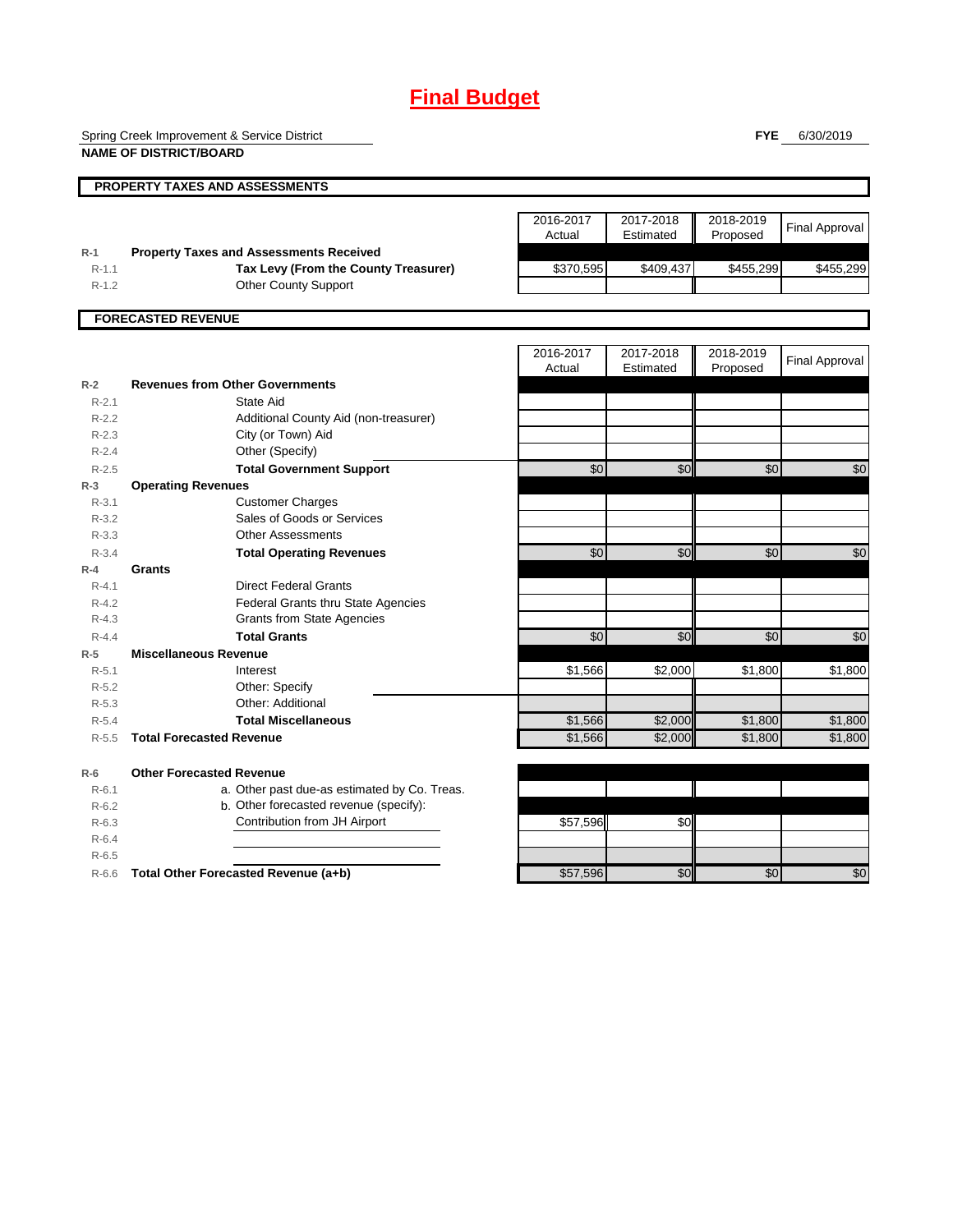# **CAPITAL OUTLAY BUDGET**

| $E-1$   | <b>Capital Outlay</b> |                         |
|---------|-----------------------|-------------------------|
| $F-11$  |                       | <b>Real Property</b>    |
| $F-12$  |                       | Vehicles                |
| $F-1.3$ |                       | <b>Office Equipment</b> |
| $F-14$  |                       | Other (Specify)         |
| $F-1.5$ |                       | Misc road sys improveme |
| $F-16$  |                       | New well&improvements   |
| $F-17$  |                       |                         |
| $F-1.8$ | TOTAL CAPITAL OUTLAY  |                         |

|           |                             |                         | 2016-2017 | 2017-2018 | 2018-2019 |                |
|-----------|-----------------------------|-------------------------|-----------|-----------|-----------|----------------|
|           |                             |                         | Actual    | Estimated | Proposed  | Final Approval |
|           | <b>Capital Outlay</b>       |                         |           |           |           |                |
| $E - 1.1$ |                             | <b>Real Property</b>    |           |           |           |                |
| $E - 1.2$ |                             | Vehicles                |           |           |           |                |
| $E-1.3$   |                             | Office Equipment        |           |           |           |                |
| $E - 1.4$ |                             | Other (Specify)         |           |           |           |                |
| $E-1.5$   |                             | Misc road sys improveme | \$0       | \$0       | \$23.023  | \$23,023       |
| $E - 1.6$ |                             | New well&improvements   | \$3,585   | \$175,351 | \$412,936 | \$412,936      |
| $E - 1.7$ |                             |                         |           |           |           |                |
| $E-1.8$   | <b>TOTAL CAPITAL OUTLAY</b> |                         | \$3,585   | \$175,351 | \$435,959 | \$435,959      |

#### **ADMINISTRATION BUDGET**

|           |                                      |                                 | Actual   | Estimated | Proposed |
|-----------|--------------------------------------|---------------------------------|----------|-----------|----------|
| $E-2$     | <b>Personnel Services</b>            |                                 |          |           |          |
| $E - 2.1$ |                                      | Administrator                   |          |           |          |
| $E - 2.2$ |                                      | Secretary                       |          |           |          |
| $E - 2.3$ |                                      | Clerical                        |          |           |          |
| $E - 2.4$ |                                      | Other (Specify)                 |          |           |          |
| $E-2.5$   |                                      |                                 |          |           |          |
| $E - 2.6$ |                                      |                                 |          |           |          |
| $E - 2.7$ |                                      |                                 |          |           |          |
| $E-3$     | <b>Board Expenses</b>                |                                 |          |           |          |
| $E - 3.1$ |                                      | Travel                          |          |           |          |
| $E - 3.2$ |                                      | Mileage                         |          |           |          |
| $E - 3.3$ |                                      | Other (Specify)                 |          |           |          |
| $E - 3.4$ |                                      |                                 |          |           |          |
| $E - 3.5$ |                                      |                                 |          |           |          |
| $E - 3.6$ |                                      |                                 |          |           |          |
| $E-4$     | <b>Contractual Services</b>          |                                 |          |           |          |
| $E - 4.1$ |                                      | Legal                           | \$6,480  | \$2,500   | \$2,000  |
| $E - 4.2$ |                                      | Accounting/Auditing             | \$6,600  | \$7,640   | \$16,800 |
| $E - 4.3$ |                                      | Other (Specify)                 |          |           |          |
| $E - 4.4$ |                                      |                                 |          |           |          |
| $E-4.5$   |                                      |                                 |          |           |          |
| $E-4.6$   |                                      |                                 |          |           |          |
| $E-5$     | <b>Other Administrative Expenses</b> |                                 |          |           |          |
| $E - 5.1$ |                                      | <b>Office Supplies</b>          |          |           |          |
| $E - 5.2$ |                                      | Office equipment, rent & repair |          |           |          |
| $E-5.3$   |                                      | Education                       |          |           |          |
| $E - 5.4$ |                                      | Registrations                   |          |           |          |
| $E - 5.5$ |                                      | Other (Specify)                 |          |           |          |
| $E - 5.6$ |                                      |                                 | \$40     | \$150     | \$0      |
| $E - 5.7$ |                                      |                                 |          |           |          |
| $E - 5.8$ |                                      |                                 |          |           |          |
| $E-6$     | <b>TOTAL ADMINISTRATION</b>          |                                 | \$13.120 | \$10.290  | \$18,800 |

|           |                                      | 2016-2017 | 2017-2018 | 2018-2019 |                      |
|-----------|--------------------------------------|-----------|-----------|-----------|----------------------|
|           |                                      | Actual    | Estimated | Proposed  | Final Approval       |
| $E-2$     | <b>Personnel Services</b>            |           |           |           |                      |
| $E - 2.1$ | Administrator                        |           |           |           |                      |
| $E - 2.2$ | Secretary                            |           |           |           |                      |
| $E - 2.3$ | Clerical                             |           |           |           |                      |
| $E - 2.4$ | Other (Specify)                      |           |           |           |                      |
| $E - 2.5$ |                                      |           |           |           |                      |
| $E - 2.6$ |                                      |           |           |           |                      |
| $E - 2.7$ |                                      |           |           |           |                      |
| $E-3$     | <b>Board Expenses</b>                |           |           |           |                      |
| $E - 3.1$ | Travel                               |           |           |           |                      |
| $E - 3.2$ | Mileage                              |           |           |           |                      |
| $E - 3.3$ | Other (Specify)                      |           |           |           |                      |
| $E - 3.4$ |                                      |           |           |           |                      |
| $E - 3.5$ |                                      |           |           |           |                      |
| $E - 3.6$ |                                      |           |           |           |                      |
| $E-4$     | <b>Contractual Services</b>          |           |           |           |                      |
| $E - 4.1$ | Legal                                | \$6,480   | \$2,500   | \$2,000   | \$2,000              |
| $E - 4.2$ | Accounting/Auditing                  | \$6,600   | \$7,640   | \$16,800  | $\overline{$}16,800$ |
| $E - 4.3$ | Other (Specify)                      |           |           |           |                      |
| $E-4.4$   |                                      |           |           |           |                      |
| $E-4.5$   |                                      |           |           |           |                      |
| $E - 4.6$ |                                      |           |           |           |                      |
| $E-5$     | <b>Other Administrative Expenses</b> |           |           |           |                      |
| $E - 5.1$ | Office Supplies                      |           |           |           |                      |
| $E - 5.2$ | Office equipment, rent & repair      |           |           |           |                      |
| $E - 5.3$ | Education                            |           |           |           |                      |
| $E - 5.4$ | Registrations                        |           |           |           |                      |
| $E - 5.5$ | Other (Specify)                      |           |           |           |                      |
| $E - 5.6$ |                                      | \$40      | \$150     | \$0       |                      |
| $E - 5.7$ |                                      |           |           |           |                      |
| $E - 5.8$ |                                      |           |           |           |                      |
| $E-6$     | <b>TOTAL ADMINISTRATION</b>          | \$13,120  | \$10,290  | \$18,800  | \$18,800             |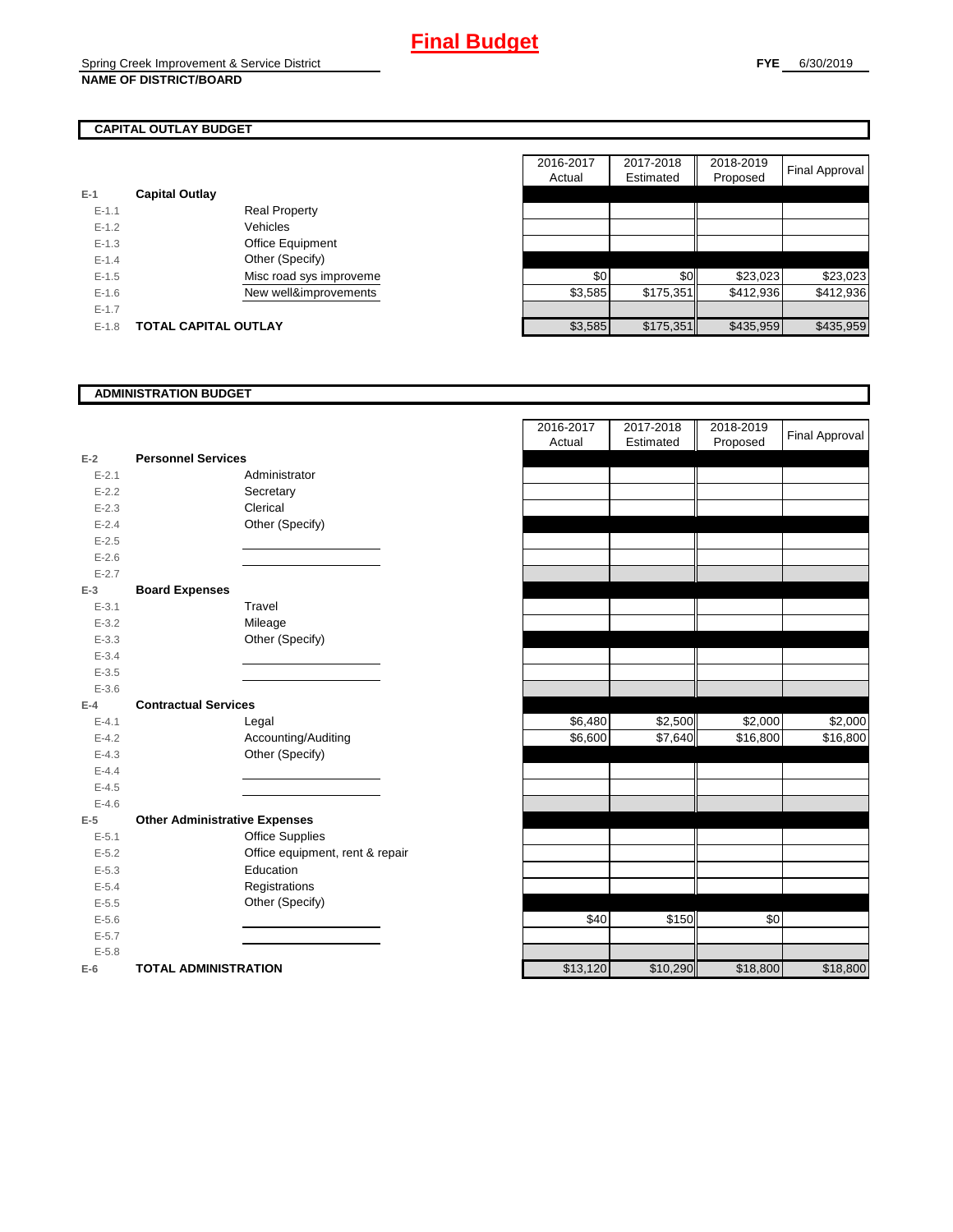Spring Creek Improvement & Service District

#### **FYE** 6/30/2019

## **OPERATIONS BUDGET**

|           |                                        |                       | 1.0.001  | <u>-</u> owna | . 790000  |
|-----------|----------------------------------------|-----------------------|----------|---------------|-----------|
|           | <b>Personnel Services</b>              |                       |          |               |           |
| $E - 7.1$ |                                        | Wages--Operations     |          |               |           |
| $E - 7.2$ |                                        | Service Contracts     |          |               |           |
| $E - 7.3$ |                                        | Other (Specify)       |          |               |           |
| $E - 7.4$ |                                        |                       |          |               |           |
| $E - 7.5$ |                                        |                       |          |               |           |
| $E - 7.6$ |                                        |                       |          |               |           |
| $E-8$     | <b>Travel</b>                          |                       |          |               |           |
| $E - 8.1$ |                                        | Mileage               |          |               |           |
| $E - 8.2$ |                                        | Other (Specify)       |          |               |           |
| $E - 8.3$ |                                        |                       |          |               |           |
| $E - 8.4$ |                                        |                       |          |               |           |
| $E - 8.5$ |                                        |                       |          |               |           |
| $E-9$     | <b>Operating supplies (List)</b>       |                       |          |               |           |
| $E - 9.1$ |                                        |                       |          |               |           |
| $E - 9.2$ |                                        |                       |          |               |           |
| $E - 9.3$ |                                        |                       |          |               |           |
| $E - 9.4$ |                                        |                       |          |               |           |
| $E - 9.5$ |                                        |                       |          |               |           |
| $E-10$    | <b>Program Services (List)</b>         |                       |          |               |           |
| $E-10.1$  |                                        |                       |          |               |           |
| $E-10.2$  |                                        |                       |          |               |           |
| $E-10.3$  |                                        |                       |          |               |           |
| $E-10.4$  |                                        |                       |          |               |           |
| $E-10.5$  |                                        |                       |          |               |           |
| $E-11$    | <b>Contractual Arrangements (List)</b> |                       |          |               |           |
| $E-11.1$  |                                        |                       |          |               |           |
| $E-11.2$  |                                        |                       |          |               |           |
| $E-11.3$  |                                        |                       |          |               |           |
| $E-11.4$  |                                        |                       |          |               |           |
| $E-11.5$  |                                        |                       |          |               |           |
| $E-12$    | <b>Other operations (Specify)</b>      |                       |          |               |           |
| $E-12.1$  |                                        | Road Sys Maintenance  | \$0      | \$1,650       | \$330,280 |
| $E-12.2$  |                                        | Water Sys Maintenance | \$0      | \$30,294      | \$26,400  |
| $E-12.3$  |                                        | Sewer Sys Maintenance | \$26,628 | \$11,078      |           |
| $E-12.4$  |                                        |                       |          |               |           |
| $E-12.5$  |                                        |                       |          |               |           |
| $E-13$    | <b>TOTAL OPERATIONS</b>                |                       | \$26,628 | \$43,022      | \$356,680 |

|                    |                                        | 2016-2017<br>Actual | 2017-2018<br>Estimated | 2018-2019<br>Proposed | <b>Final Approval</b> |
|--------------------|----------------------------------------|---------------------|------------------------|-----------------------|-----------------------|
| $\overline{7}$     | <b>Personnel Services</b>              |                     |                        |                       |                       |
| $E - 7.1$          | Wages--Operations                      |                     |                        |                       |                       |
| $E - 7.2$          | Service Contracts                      |                     |                        |                       |                       |
| $E - 7.3$          | Other (Specify)                        |                     |                        |                       |                       |
| $E - 7.4$          |                                        |                     |                        |                       |                       |
| $E - 7.5$          |                                        |                     |                        |                       |                       |
| $E - 7.6$          |                                        |                     |                        |                       |                       |
| 8                  | <b>Travel</b>                          |                     |                        |                       |                       |
| $E-8.1$            | Mileage                                |                     |                        |                       |                       |
| $E - 8.2$          | Other (Specify)                        |                     |                        |                       |                       |
| $E - 8.3$          |                                        |                     |                        |                       |                       |
| $E - 8.4$          |                                        |                     |                        |                       |                       |
| $E - 8.5$          |                                        |                     |                        |                       |                       |
| 9                  | <b>Operating supplies (List)</b>       |                     |                        |                       |                       |
| $E-9.1$            |                                        |                     |                        |                       |                       |
| $E-9.2$            |                                        |                     |                        |                       |                       |
| $E - 9.3$          |                                        |                     |                        |                       |                       |
| $E - 9.4$          |                                        |                     |                        |                       |                       |
| $E-9.5$            |                                        |                     |                        |                       |                       |
| $10^{-5}$          | <b>Program Services (List)</b>         |                     |                        |                       |                       |
| $E-10.1$           |                                        |                     |                        |                       |                       |
| $E-10.2$           |                                        |                     |                        |                       |                       |
| $E-10.3$           |                                        |                     |                        |                       |                       |
| $E-10.4$           |                                        |                     |                        |                       |                       |
| $E-10.5$           |                                        |                     |                        |                       |                       |
| $11 -$<br>$E-11.1$ | <b>Contractual Arrangements (List)</b> |                     |                        |                       |                       |
| $E-11.2$           |                                        |                     |                        |                       |                       |
| $E-11.3$           |                                        |                     |                        |                       |                       |
| $E-11.4$           |                                        |                     |                        |                       |                       |
| $E-11.5$           |                                        |                     |                        |                       |                       |
| 12                 | <b>Other operations (Specify)</b>      |                     |                        |                       |                       |
| $E-12.1$           | Road Sys Maintenance                   | \$0                 | \$1,650                | \$330,280             | \$330,280             |
| $E-12.2$           | Water Sys Maintenance                  | \$0                 | \$30,294               | \$26,400              | \$26,400              |
| $E-12.3$           | Sewer Sys Maintenance                  | \$26,628            | \$11,078               | \$0                   |                       |
| $E-12.4$           |                                        |                     |                        |                       |                       |
| $E-12.5$           |                                        |                     |                        |                       |                       |
| $-13$              | <b>TOTAL OPERATIONS</b>                | \$26.628            | \$43.022               | \$356.680             | \$356,680             |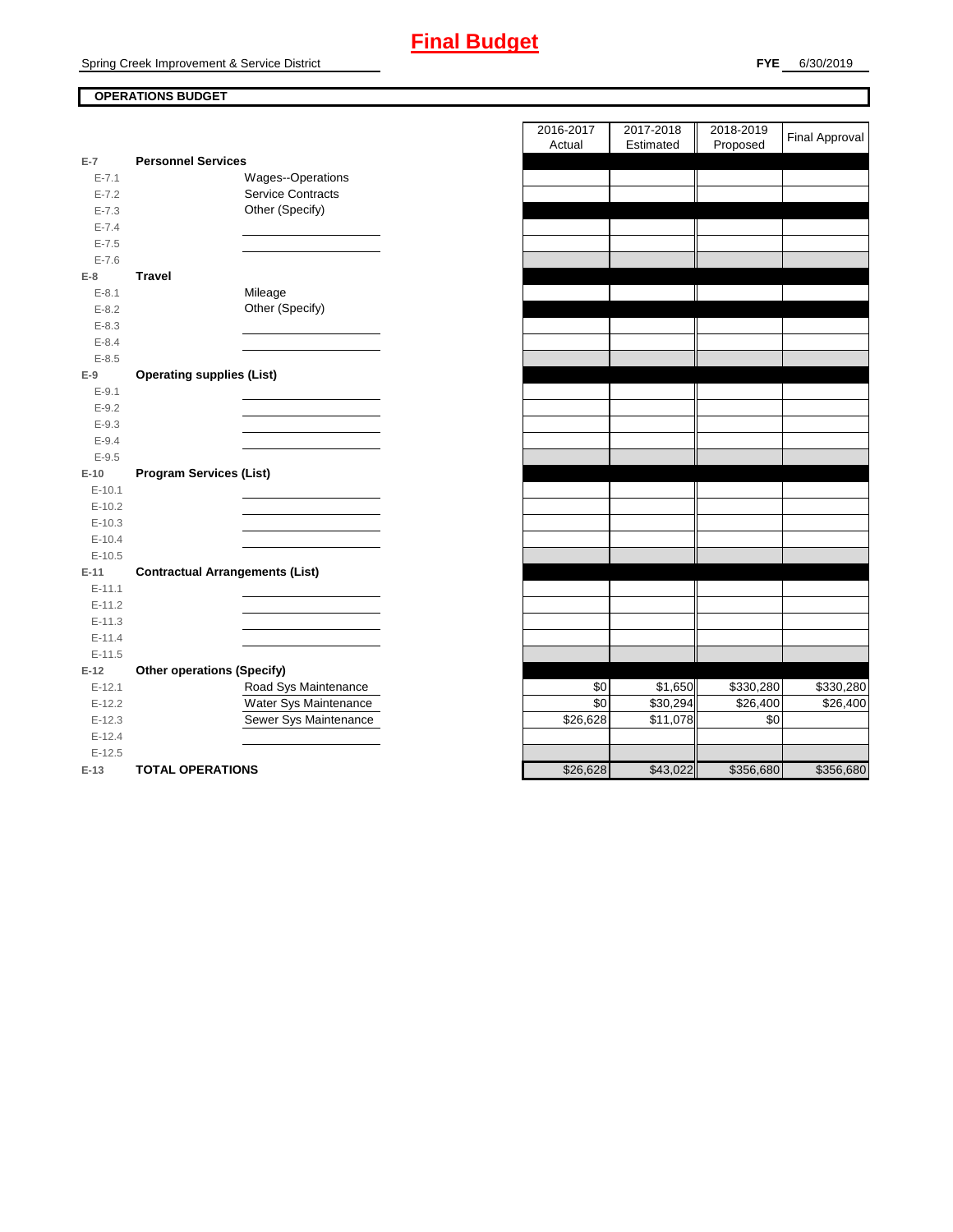Spring Creek Improvement & Service District

## **INDIRECT COSTS BUDGET**

| $E-14$     | Insurance                    |
|------------|------------------------------|
| $F-141$    | Liability                    |
| $E-14.2$   | Buildings and vehicles       |
| $F-14.3$   | Equipment                    |
| $F-144$    | Other (Specify)              |
| $E-14.5$   | D&O                          |
| $F-146$    |                              |
| $F-147$    |                              |
| E-15       | Indirect payroll costs:      |
| $F-151$    | FICA (Social Security) taxes |
| $E-15.2$   | <b>Workers Compensation</b>  |
| $E-15.3$   | <b>Unemployment Taxes</b>    |
| $E-15.4$   | Retirement                   |
| $E-15.5$   | Health Insurance             |
| $E - 15.6$ | Other (Specify)              |
| $F-157$    |                              |
| $E-15.8$   |                              |
| $E-15.9$   |                              |
| $E-16$     | <b>Depreciation Expenses</b> |
| $E-17$     | <b>TOTAL INDIRECT COSTS</b>  |

|          |                              | 2016-2017<br>Actual | 2017-2018<br>Estimated | 2018-2019<br>Proposed | Final Approval |
|----------|------------------------------|---------------------|------------------------|-----------------------|----------------|
| $E-14$   | Insurance                    |                     |                        |                       |                |
| $E-14.1$ | Liability                    |                     |                        |                       |                |
| $E-14.2$ | Buildings and vehicles       |                     |                        |                       |                |
| $E-14.3$ | Equipment                    |                     |                        |                       |                |
| $E-14.4$ | Other (Specify)              |                     |                        |                       |                |
| $E-14.5$ | D&O                          | \$15,251            | \$14,250               | \$15,500              | \$15,500       |
| $E-14.6$ |                              |                     |                        |                       |                |
| $E-14.7$ |                              |                     |                        |                       |                |
| $E-15$   | Indirect payroll costs:      |                     |                        |                       |                |
| $E-15.1$ | FICA (Social Security) taxes |                     |                        |                       |                |
| $E-15.2$ | <b>Workers Compensation</b>  |                     |                        |                       |                |
| $E-15.3$ | <b>Unemployment Taxes</b>    |                     |                        |                       |                |
| $E-15.4$ | Retirement                   |                     |                        |                       |                |
| $E-15.5$ | Health Insurance             |                     |                        |                       |                |
| $E-15.6$ | Other (Specify)              |                     |                        |                       |                |
| $E-15.7$ |                              |                     |                        |                       |                |
| $E-15.8$ |                              |                     |                        |                       |                |
| $E-15.9$ |                              |                     |                        |                       |                |
| $E-16$   | <b>Depreciation Expenses</b> |                     |                        |                       |                |
| E-17     | <b>TOTAL INDIRECT COSTS</b>  | \$15,251            | \$14,250               | \$15,500              | \$15,500       |
|          |                              |                     |                        |                       |                |

#### **DEBT SERVICE BUDGET**

|         |                           | 2016-2017 | 2017-2018 | 2018-2019 | Final Approval |
|---------|---------------------------|-----------|-----------|-----------|----------------|
|         |                           | Actual    | Estimated | Proposed  |                |
| $D-1$   | <b>Debt Service</b>       |           |           |           |                |
| $D-1.1$ | Principal                 | \$116.796 | \$116.663 | \$119.705 | \$119,705      |
| $D-1.2$ | Interest                  | \$32,053  | \$32,183  | \$28,655  | \$28,655       |
| $D-1.3$ | Fees                      |           |           |           |                |
| $D-2$   | <b>TOTAL DEBT SERVICE</b> | \$148,849 | \$148,846 | \$148,360 | \$148,360      |